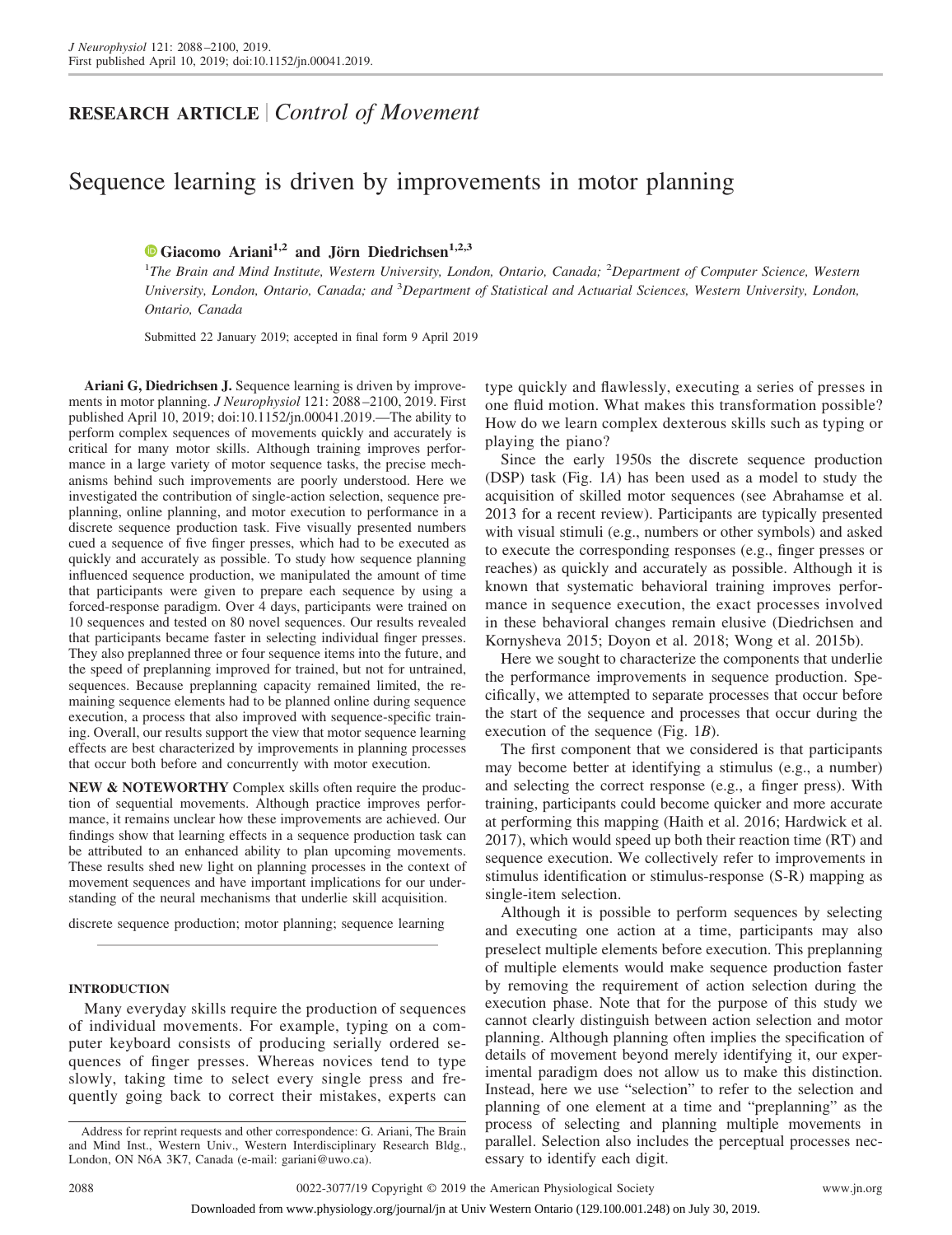

Fig. 1. Discrete sequence production task. *A*: visual stimuli (e.g., numbers) instruct both which fingers to use and in what order (left to right). After a reaction time (RT), 5 key presses are executed (see force traces). *B*: preplanning takes place during the RT (i.e., before movement onset); online planning occurs in parallel with motor sequence execution (i.e., after movement onset).

If preplanning of the full sequence is not possible (e.g., because of the sequence being too long or preparation time being too short), participants must be able to plan the rest of the sequence "on the go." Thus action selection processes would need to run in parallel to the execution of the first elements. We refer to this component as online planning.

Finally, motor sequence learning can take place at the level of execution processes that are unrelated to selection or planning (Diedrichsen and Kornysheva 2015; Shmuelof et al. 2012; Wong et al. 2015b). This could manifest as an improved ability to press and quickly release a single key or to transition from one preplanned key press to the next. We call this component motor execution.

To dissociate the influence of these different components to overall speed improvements in motor sequence production, we trained participants with 10 five-item sequences of finger presses. We combined the DSP task with a forced-response paradigm (Ghez et al. 1997; Haith et al. 2016; see METHODS) that enabled us to experimentally manipulate the amount of time to preplan a given sequence. We thus investigated how many items participants could preplan in advance and how long this process took. We also established the speed of single-item selection, using the same forced-response paradigm in a single-response task. Overall our experiment was designed to break down motor sequence performance into its component processes and to investigate how each process changed with learning.

### **METHODS**

# *Participants*

Twenty right-handed volunteers (5 men, 15 women; age range 18–33 yr, average 22.30 yr,  $SD = 4.24$ ) participated in the training experiment (see *Experiment Paradigm*) in exchange for monetary compensation. Handedness was verified with the Edinburgh Handedness Inventory (average score  $87.25$ , SD = 14.46). Fifteen subjects (4 men, 11 women; average age 22.47 yr,  $SD = 4.67$ ) participated in the retention test (see *Experiment Paradigm*) roughly 3 mo after the last training day (average time difference 82 days,  $SD = 15.16$ ). The experimental procedures were reviewed and approved by the local ethics committee at Western University, and all participants provided written informed consent. None of the participants was a professional musician (average musical experi-

ence  $3.88$  yr,  $SD = 3.82$ ) or had any history of neurological disorder.

# *Apparatus and Stimuli*

Sequences of finger presses were executed on a piano-like keyboard device (as shown in Fig. 1*A*) comprised of five keys equipped with force transducers (FSG-15N1A, Sensing and Control; Honeywell; dynamic range,  $0-25$  N) that measured isometric force presses exerted by each finger with an update rate of 2 ms. To account for sensor drifts, a zero-force baseline was recalibrated at the beginning of each block. A key press was recognized when the sensor force exceeded a press threshold of 1 N (see, e.g., Fig. 1*A*). A key was considered released when the force returned below 1 N (e.g., Fig. 1*A*). The device was custom built and has been described in detail previously (Kornysheva and Diedrichsen 2014; Wiestler and Diedrichsen 2013; Yokoi et al. 2017, 2018). The stimuli consisted of white numeric characters on a black background framed by a white rectangle (as shown in Fig. 1*A*) presented on a computer display (stimuli height 1.5 cm; visual angle  $\sim$ 2°).

# *DSP Task*

A DSP task required participants to make isometric force presses with the fingers of their right hand. The instructing stimulus was a five-item sequence cue (a string of numbers ranging from 1 to 5) that indicated, from left to right, the order in which the fingers had to be pressed (e.g.,  $1 =$  thumb,  $5 =$  little finger). Once present on the screen, the stimuli remained visible for the entire duration of the trial; thus participants had always full explicit knowledge of the sequence of finger presses to be executed. Participants were instructed to complete the sequence as quickly and accurately as possible. Performance was evaluated in terms of both speed and accuracy in sequence production. Speed was quantified by execution time (ET), defined as the time from the first key press to the release of the last key press (Fig. 2*A*). With each press, the corresponding white number turned either green for correct responses or red for erroneous responses (Fig. 2*A, top*). A single press error in the sequence, or timing error on the first press, invalidated the whole trial, so accuracy was calculated as percent error rate (ER) per block of trials (i.e., number of error trials/ number of total trials  $\times$  100). In the case of an error, participants were instructed to complete the sequence and move on to the next trial. After the entire sequence was completed, performance points appeared on the screen, replacing the sequence cues (Fig. 2*A, top right*; see *Feedback*) during 500 ms of intertrial interval before moving on to the next trial.

*J Neurophysiol* • doi:10.1152/jn.00041.2019 • www.jn.org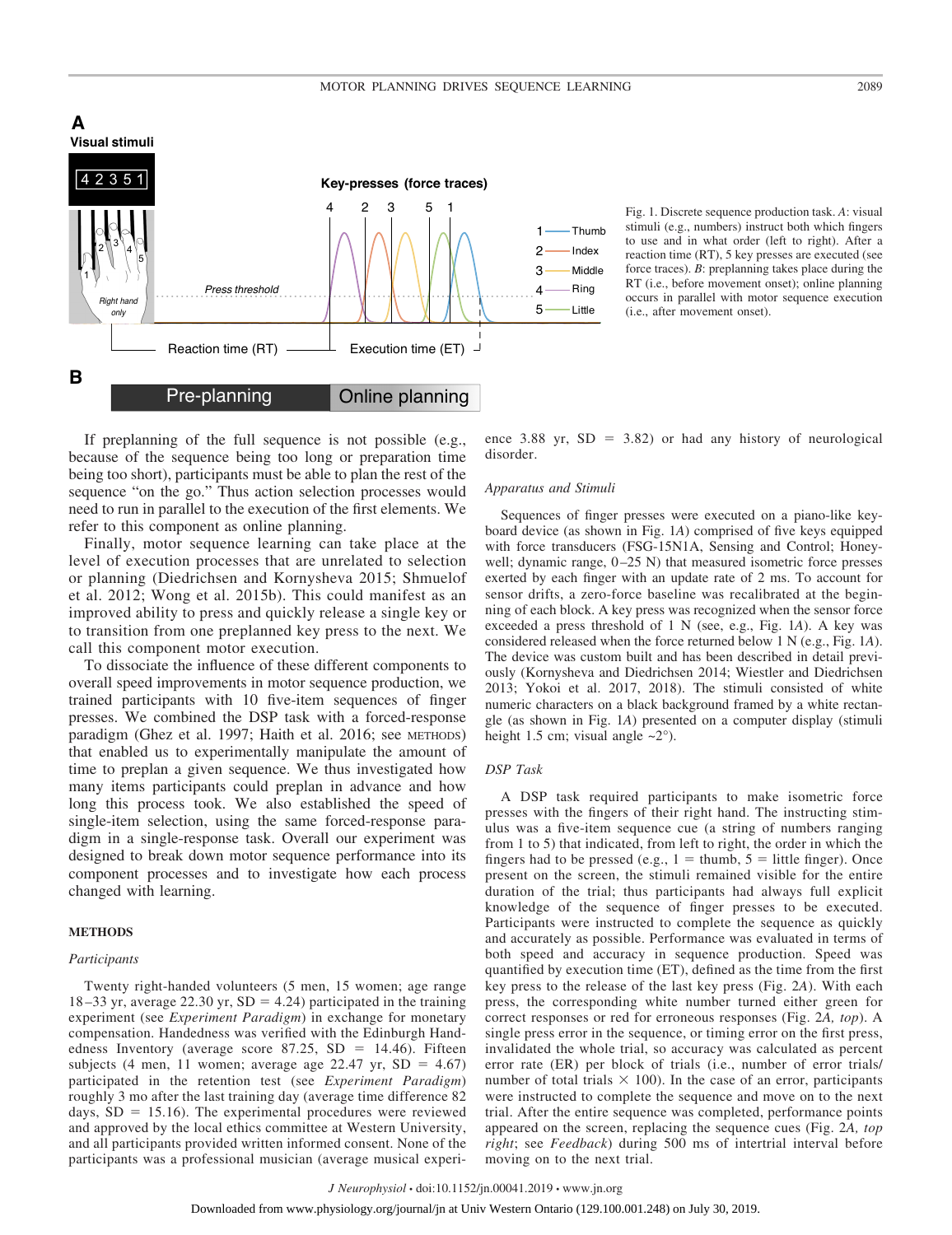### 2090 MOTOR PLANNING DRIVES SEQUENCE LEARNING



### **B Experiment paradigm**



### (vertical arrow) within the acceptable response window. Sequence cues appear at 1 of 4 time points (yellow dots) before the 4th signal (preparation phase). After completing the sequence (execution phase), participants receive points depending on their performance. Colored lines illustrate schematic force traces for the 5 finger presses in a sequence. The horizontal dotted line denotes the force threshold for a press/release. Vertical lines indicate press onsets  $(IPI \tI = 1st$  interpress interval). The vertical dashed line represents the release of the last press (end of the execution phase). DSP, discrete sequence production; RT, reaction time; ET, execution time; ITI, intertrial interval. *B*, *left*: the training experiment  $(n =$ 20, 15 women, 5 men) consisted of 4 days of training on single-response (green), sequence training (blue), and random-sequences (orange) blocks. *Right*: after ~3 mo we called the same participants back for a retention test  $(n =$ 15, 11 women, 4 men) with blocks of trials including trained (blue), untrained (orange), or mixed trained-untrained (striped) sequences. Mixed blocks contained 30 trained and 10 untrained sequences presented in random order. We also alternated the Forced-RT (FC) and Free-RT (FR) paradigms every 2 blocks. The initial paradigm was counterbalanced across participants.

# *Forced-RT Paradigm*

To manipulate sequence preparation time, we combined the DSP task with a forced-reaction time (Forced-RT) paradigm (see, e.g., Ghez et al. 1997; Haith et al. 2016).

On each trial, a fully predictable series of four regularly paced auditory tones (800 ms apart; Fig. 2*A*, *bottom*) cued the time of movement initiation. Participants were trained to press the first finger of the sequence as synchronously as possible with the fourth tone. The informative sequence cue (i.e., the numbers on the screen) could appear 400, 800, 1,600, or 2,400 ms before the fourth tone (Fig. 2*A*), giving participants variable time to plan the whole sequence before making the first press. To increase the salience of the Forced-RT paradigm, the tones were accompanied by visual cues (4 horizontally aligned white squares on black background, each turning yellow in synchrony with an auditory tone; Fig. 2*A*, *top*). A response window of 200 ms centered on the fourth tone (i.e., up to 100 ms before and 100 ms after the tone) defined the acceptable range of response times for the first press to count as correct timing. In case of a timing error, participants received immediate visual feedback, with the words "Early" or "Late" appearing on the screen above the sequence cue. This paradigm enabled us to manipulate the amount of time available for sequence preplanning (Fig. 1*B*) and indirectly assess the amount of sequence planning by forcing participants to start the sequence at faster-than-normal RTs, while measuring their performance as a function of the imposed preparation time (Haith et al. 2016).

For single-response blocks (Fig. 2*B*; see *Experiment Paradigm*), participants were presented with five numbers but were asked to only focus on the first (a number from 1 to 5), ignore the other four (filler numbers from 6 to 9 and 0), and produce the corresponding single finger press in synchrony with the fourth tone. Because single-item selection is faster than sequence preplanning, the preparation times in the single-response blocks ranged from 200 ms to 650 ms before the fourth tone in 10 steps of 50 ms.

### *Feedback*

To motivate participants to improve further in sequence production speed once they became comfortable with the task, we provided them with feedback about their performance throughout each training and testing session.

At the end of each trial, participants received a performance score according to the following point system:  $-3$  points for large timing errors (i.e.,  $>300$  ms before or after the last tone);  $-1$  point for small timing errors (i.e., between 300 and 100 ms before or after the last tone); 0 points for correct timing  $(i.e., < 100 \text{ ms} )$  before or after the last tone) but wrong finger press;  $+1$  point for correct timing and press but  $ET \geq 20\%$  higher than upper  $ET$  threshold;  $+2$  points for correct timing and press but ET between upper and lower ET thresholds; and  $+3$  points for correct timing and press and  $ET \ge 5\%$ lower than lower ET threshold. Upper and lower ET thresholds determining the performance score would decrease from one block to the next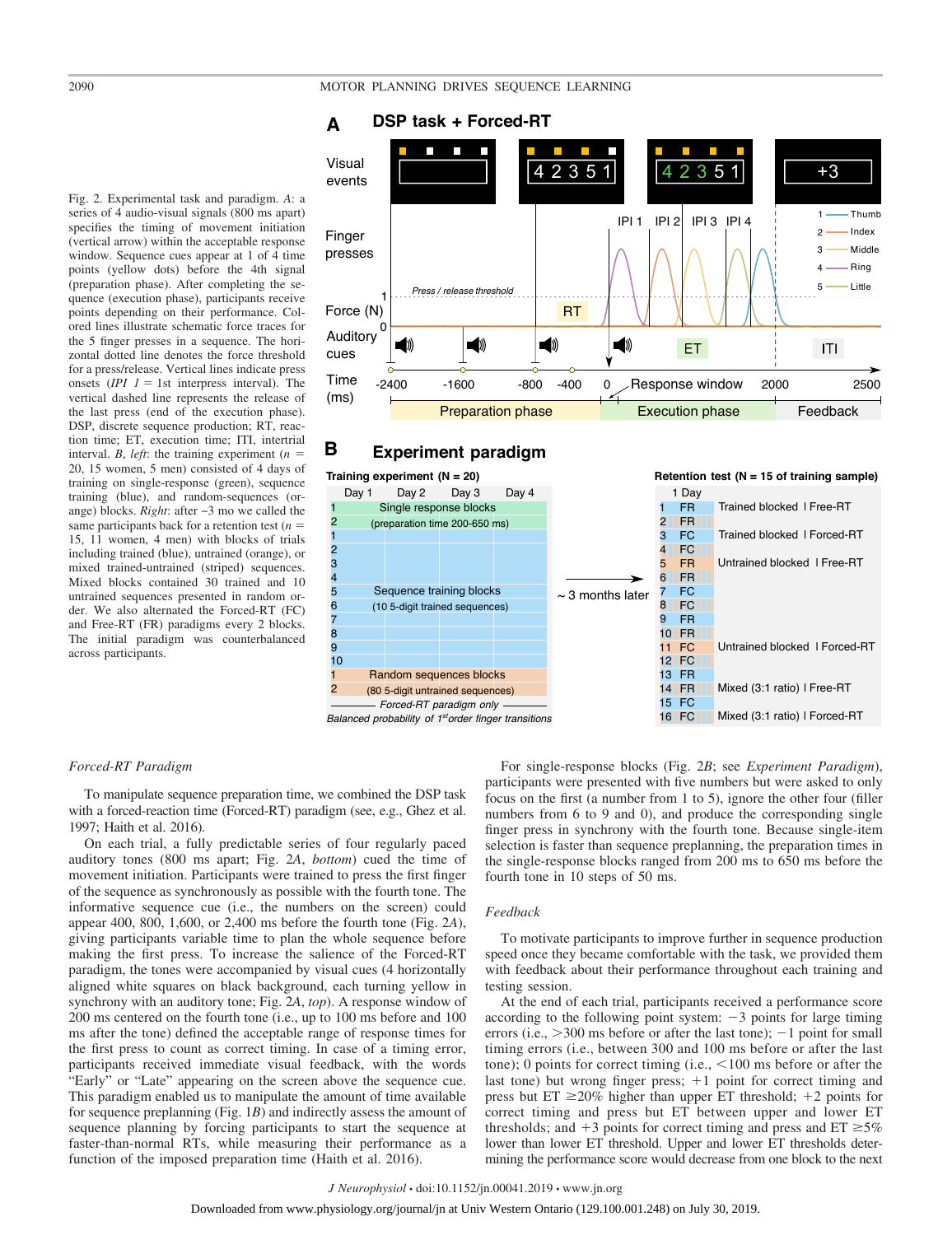if both of the following performance criteria were met: median ET in the last block faster than best median ET so far in the session and mean ER in the last block  $\leq 30\%$ . If either one of these criteria was not met, the thresholds for the next block remained unchanged (i.e., the same as previous block). At the end of each block of trials, the median ET, mean ER, and points earned were displayed to the participants.

The point system remained identical for single-response blocks (Fig. 2*B*; see *Experiment Paradigm*), with the exception that there was no sequence execution speed (i.e., no ET) but only finger selection accuracy. Thus making the correct finger press with correct timing directly produced  $+3$  points. Given the shorter preparation time allowed in single-response blocks, we warned participants that the task was supposed to be challenging and that if they felt that they did not have enough time to plan the correct press they should randomly choose which finger to press, as it would be more beneficial for them to guess wrong at the right time (0 points) than to respond correctly with incorrect timing (negative points).

### *Experiment Paradigm*

The present study was composed of two parts: a training experiment and a retention test (Fig. 2*B*).

*Training experiment.* The main purpose of the training experiment was to examine the effects of training and preparation time (and their interaction) on single-response selection and sequence production. Sequence training was manipulated by using the DSP task and two nonoverlapping sets of five-item sequences: a set of 10 repeating sequences (trained sequences; each sequence presented 40 times per day, in random order) and a set of 80 novel sequences (untrained sequences; each sequence only presented once per day, in random order). The two sets of sequences were matched for probability of first-order finger transitions, i.e., how often a specific finger followed another specific finger. Thus differences between trained and untrained sequences cannot be attributed to simple differences in learning such first-order transitions. Each testing session of the training experiment (1 per day over 4 days) consisted of 14 blocks of trials performed in the following order: 2 single-response blocks (50 trials each), 10 sequence training blocks (40 trials each, trained sequences only), and 2 random sequences blocks (40 trials each, untrained sequences only). Single-response blocks were intended to assess eventual performance improvements in single-finger selection accuracy as a function of preparation time. Sequence training blocks served to train participants on the finger movements associated with each sequence in the set of trained sequences (i.e., to develop sequence-specific learning). Random sequences blocks were used to test sequence production performance on a novel set of untrained sequences.

*Retention test.* Roughly 3 mo after the last session of the training experiment, we called participants back for a retention test. The main purpose of this retention test was to check *1*) whether the components of sequence learning identified in the training experiment were stable or susceptible to forgetting and *2*) whether the results obtained in the training experiment would replicate even when using a Free-RT paradigm (i.e., no time pressure requirements to start the sequence) or when mixing trained and untrained sequences within the same block. The retention test consisted of 16 blocks of sequence production in which we alternated the Forced-RT paradigm with a Free-RT paradigm every 2 blocks (the first paradigm type, whether Free- or Forced-RT, was counterbalanced between subjects). Each block could be a block of trained sequences (3 blocks per paradigm, 40 trials each), a block of untrained sequences (1 block per paradigm, 40 trials each), or a Mixed block (4 blocks per paradigm, 40 trials each: 30 trials of trained sequences and 10 trials of untrained sequences randomly interleaved), following the order shown in Fig. 2*B*, *right*. The sets of trained and untrained sequences, the preparation time levels, and the point system for feedback on performance remained identical to those in the training experiment. Additionally, to test for

explicit sequence memory retention, both before and after the sequence production task we administered a questionnaire that included both free sequence recall (e.g., "fill in the numbers for each of the 10 repeating sequences—if you don't remember, guess") and sequence recognition tests (e.g., "for each of the following 30 sequences, indicate whether it was one of the repeating or novel sequences—if unsure, guess").

### *Data Analysis*

All data were analyzed off-line with custom code written in MATLAB (The MathWorks, Natick, MA). To assess behavioral improvements in the single-response task, for each subject and training day, we calculated the mean finger selection accuracy as a function of preparation time. For this analysis we considered only trials in which the timing had been correct (i.e., press within the response window). To quantify improvements in mean finger selection accuracy (an indirect measure of single-item selection speed), we fitted the data from each training day to the following logistic function, separately for each subject:

$$
y'_n = \frac{1 - c}{1 + e^{(-ax_n + b)}} + c
$$

where  $y'_n$  is the predicted finger selection accuracy for trial  $n; x_n$  is the manipulated preparation time; and *a* and *b* are free parameters determining, respectively, the steepness of the function at the midpoint and the location of the midpoint on the *x*-axis (i.e., the preparation time where the midpoint occurs). The offset  $c = 0.2$  constrained the logistic function to range between 0.2 (chance selection accuracy) and 1. The parameters *a* and *b* were then fitted to the data of each day separately using MATLAB's *fminsearch* routine to minimize the Bernoulli loss function:

$$
loss = \sum_{n=1}^{N} y_n \cdot \log(y'_n) + (1 - y_n) \cdot \log(1 - y'_n)
$$

where  $y$  is the observed and  $y'$  the predicted selection accuracy. Because of poor performance in single-response blocks and an insufficient number of trials for some of the conditions, the data from one subject could not be fitted and were therefore excluded from this analysis (thus  $n = 19$ ).

Statistical analyses to assess sequence-general and sequence-specific learning and improvements in sequence preplanning speed included two-tailed paired-samples *t*-tests and a within-subject repeated-measures ANOVA with factors training and preparation time. Error trials (both timing and press errors) were excluded from this analysis. Additionally, as a visual aid to the interaction between preparation time and training, we plotted the ET of trained and untrained sequences in terms of percentage of the ET for the longest preparation time (2,400 ms). This allowed us to show the benefit of longer preparation times as gain in sequence execution speed while directly comparing trained and untrained sequences.

Finally, for each participant, explicit sequence-memory retention was quantified as mean free sequence-recall accuracy, and mean d' was taken as a measure of sensitivity in sequence recognition.

## **RESULTS**

# *Training Leads to Sequence-Specific and Sequence-General Learning*

Improvements in speed were observed both for trained as well as for novel, untrained sequences. From the first to the last training day, participants improved their average ET from  $1,564 \pm 131$  ms to  $1,288 \pm 94$  ms even on untrained sequences  $(t_{19} = 5.029, P = 7.456e-05; Fig. 3A), demonstrating se-$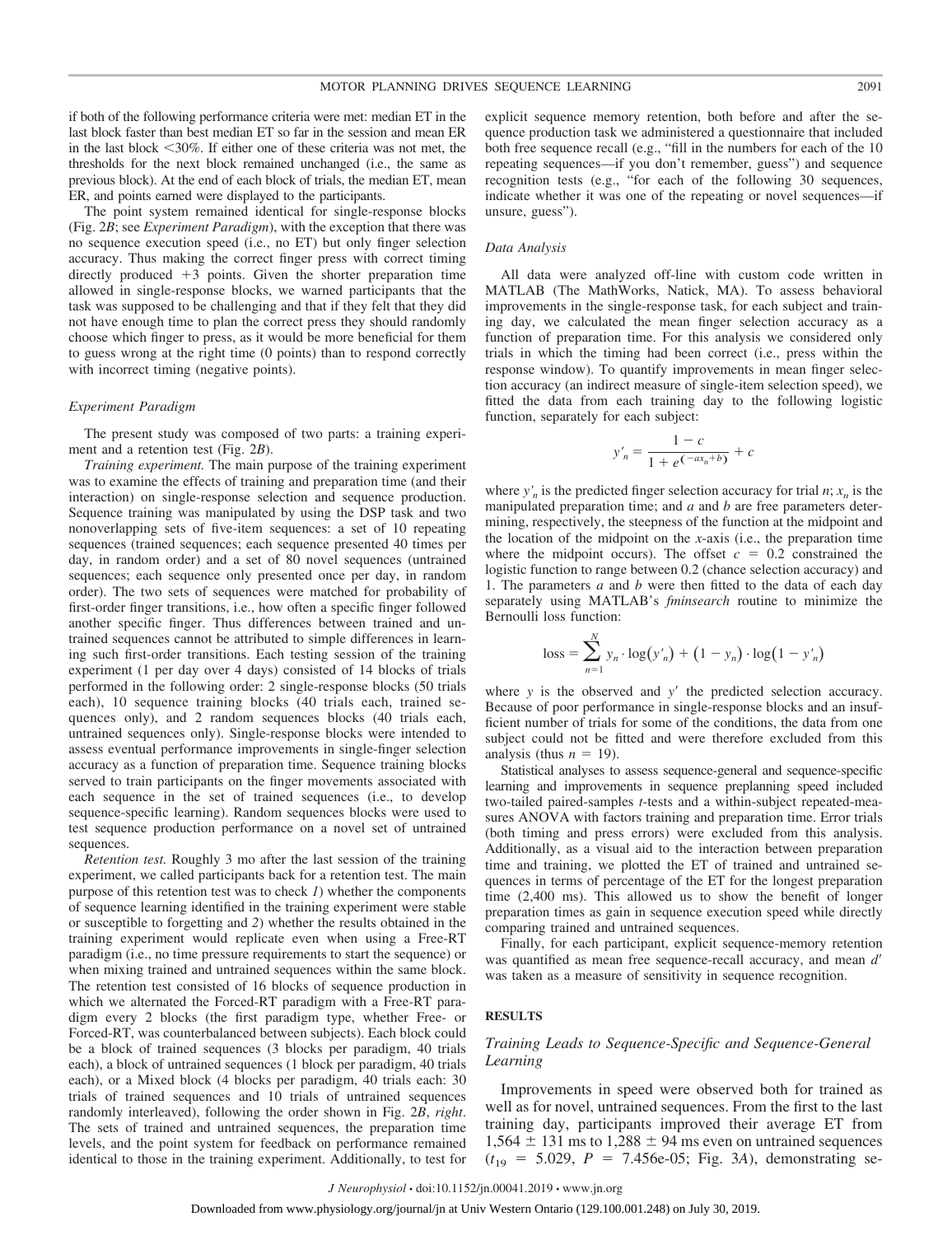

Fig. 3. Sequence-general and sequence-specific learning. *A*: mean sequence execution time plotted as a function of block number separately for trained and untrained sequences. Vertical dotted lines demarcate the beginning and the end of each testing session (1 per day). Shaded areas indicate SE. *B*: mean sequence execution accuracy (among trials with correct timing) as a function of training day separately for trained and untrained sequences. Shaded areas indicate SE. *C*: mean press duration (light colors) and average delay between presses (dark colors) as a function of block number separately for trained and untrained sequences. Other conventions are the same as in *A*.

quence-general learning. To determine the amount of sequence-specific learning, we compared the performance on the two untrained blocks at the end of each day to the two preceding blocks of trained sequences. On the fourth day, we observed that participants executed trained sequences significantly faster than untrained sequences (trained:  $958 \pm 75$  ms, untrained:  $1,288 \pm 94$  ms,  $t_{19} = 9.637$ ,  $P = 9.523e-09$ ; Fig. 3*A*) while maintaining comparable accuracy levels (trained: 77.5  $\pm$  2.5%, untrained: 79.3  $\pm$  2.2%,  $t_{19} = 0.962$ ,  $P = 0.348$ ; Fig. 3*B*; average proportion of timing errors: trained 14.8  $\pm$ 1.4%, untrained 15.6  $\pm$  1.6%). Thus, in addition to the substantial improvement even for the execution of untrained sequences, participants showed a 330-ms advantage for trained sequences.

We also investigated whether the decrease in ET was caused by participants producing faster individual presses (i.e., shorter press-to-release durations) or whether they used less time between presses (i.e., shorter release-to-press delays). Figure 3*C* shows that the great majority of ET was composed of press-to-release durations, whereas release-to-press delays gradually decreased. At the end of training, many presses overlapped considerably, leading to negative press delays. Furthermore, press durations tended to be shorter for untrained than for trained sequences. This means that participants did not improve their overall speed by shortening their press durations. Rather, they may have strategically produced longer presses and optimized the execution of the sequence by binding together consecutive presses.

### *Single-Item Selection Becomes Quicker with Practice*

One factor that may underlie sequence-general learning effects is an improved ability to associate each number with the corresponding finger. We measured this ability with a forcedresponse paradigm on single-item selection. Consistent with previous results (Haith et al. 2016; Hardwick et al. 2017), we found that participants were able to select the correct finger with increasing probability for shorter preparation times (Fig. 4*A*). In this analysis, timing errors  $(22.5 \pm 1.9\%)$  were excluded. Fitting a logistic function to these data allowed us to quantify learning in terms of both selection accuracy and speed (Fig. 4*B*). Given a preparation time of 400 ms, single-finger selection improved by 12.10% from *day 1* to *day 4* of testing  $(t_{18} = -3.576, P = 0.002)$ . Correspondingly, the average preparation time required to reach at least 80% finger selection accuracy decreased by  $89 \pm 27$  ms ( $t_{18} = 3.241$ ,  $P = 0.005$ ).

These results indicate that learning effects in sequence production can be partly explained by improvements in the selection and execution of individual sequence elements. Indeed, an ~90-ms speed improvement per digit could potentially fully account for the observed improvements for untrained sequences. However, it cannot account for the added performance benefit for trained sequences, as the speed-up in singledigit selection would benefit trained and untrained sequences equally.

# *Participants Preplan the First Three Items in a Sequence*

Although sequence preplanning cannot be measured directly at the behavioral level (Haith et al. 2016), having more time to plan a sequence should result in better (i.e., faster, more accurate) sequence execution. Therefore, we used a forcedresponse paradigm to infer how much of a sequence had been preplanned. Indeed, we found that longer preparation times led to faster sequence execution (Fig. 5*A*) in any phase of training. This was confirmed by a within-subject ANOVA that included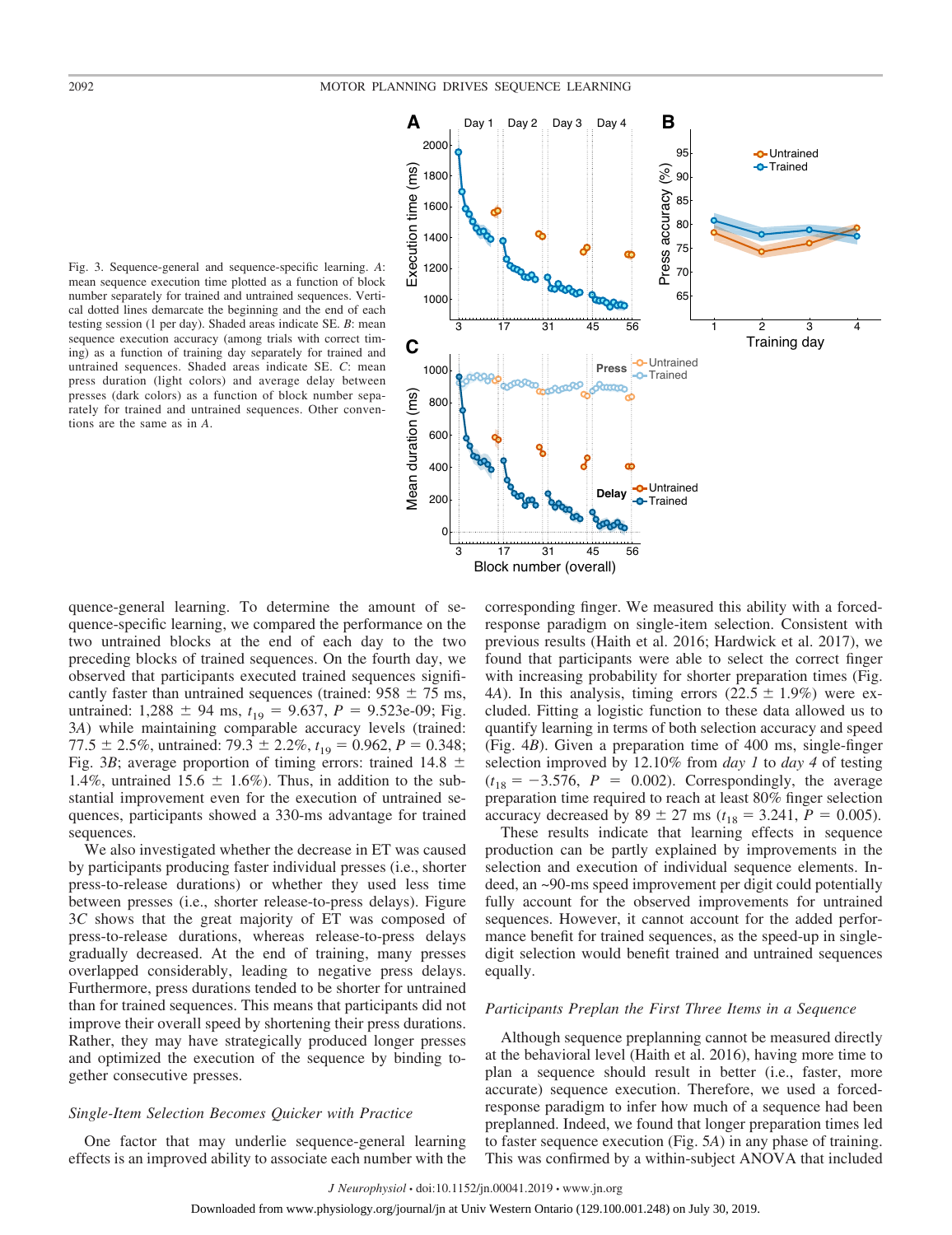

Fig. 4. Selection of individual action elements improves with practice. *A*: mean single-finger selection accuracy plotted as a function of actual average reaction time (RT) separately for each testing day. Vertical dotted lines indicate the instructed preparation time as determined by Forced-RT. The horizontal solid line denotes chance level for selection accuracy (1 out of 5 fingers). Betweensubject variability is plotted as error bars. *B*: logistic function model fits for data shown in *A* separately for each testing day. Solid lines and arrows serve as a visual aid to appreciate performance improvements in selection accuracy given a 400-ms preparation time (vertical solid line), and improvements in selection speed to reach 80% selection accuracy (horizontal solid line) from *day 1* (dotted lines) to *day 4*. Shaded areas indicate SE.

the last two trained and the last two untrained blocks of each day: averaged across day and sequence type (i.e., trained or untrained), the main effect of preparation time on ET was significant  $(F_{3,57} = 58.632, P = 5.551e-16)$ . In other words, with more time to prepare sequences are planned better and executed faster.

The results of the single-response task indicate that 400 ms is enough to select and plan the first item in the sequence. Therefore, 2,400 ms should be enough time to fully select and plan a five-item sequence. But how many steps ahead do participants actually preplan, i.e., what is their preplanning capacity? To answer this question, we inspected the profile of interpress intervals (IPIs), averaged across training days and trained or untrained sequences (last 4 blocks from each day), separately for each preparation time level (Fig. 5*B*). We observed that *IPI 1* took  $100 \pm 14$  ms longer in the 400-ms than the 800-ms preparation time condition, indicating that participants were making use of the extra preparation time to preplan the transitions between the first and the second finger press  $(t_{19} = 6.909, P = 1.377e-06)$ . The difference between 400-ms and 800-ms preparation time conditions was also significant for

*IPI* 2 (mean difference =  $46 \pm 10$  ms;  $t_{19} = 4.409$ ,  $P =$ 3.016e-04) and *IPI* 3 (mean difference =  $12 \pm 5$  ms;  $t_{19}$  = 2.458,  $P = 0.024$ ). In contrast, no effect of preparation time on *IPI* duration was found for *IPI* 4 ( $F_{3,57} = 0.232$ ,  $P = 0.874$ ). This suggests that, even for the longest preparation times, participants did not preplan the entire sequence. Longer preparation times only resulted in faster execution of the first three elements in the sequence (an indirect estimate of sequence preplanning) and did not affect the execution speed of the last two elements (i.e., these elements were not preplanned in advance).

Taken together, our results provide evidence that on average participants preplan at least three elements into the future. It follows that even short five-element sequences could not be fully preplanned, regardless of the given amount of preparation time. As the remaining elements still need to be selected and planned, this type of planning has to occur online, i.e., while already executing the beginning of the sequence.

As a side observation, we noted that *IPI 4*, the transition from second-to-last to last press, was consistently the fastest among all IPIs. There are two possible, not mutually exclusive, explanations for this phenomenon: first, because the last press is not followed by any further presses, participants may have



Fig. 5. Preparation time affects the quality of sequence preplanning. *A*: mean execution time (ET) as a function of preparation time. Separate lines indicate results for each training day. Results are averaged across trained and untrained sequences, using the last 4 blocks for each training day. Error bars reflect SE. For each preparation time, the actual average reaction time (RT) is shown, with the instructed RT indicated by the dotted line. *B*: mean duration for each interpress interval (IPI), averaged across training days, with separate lines for each preparation time level. As in *A*, results are averaged over the last 4 blocks of each day, collapsing across trained and untrained sequences. Shaded areas indicate SE.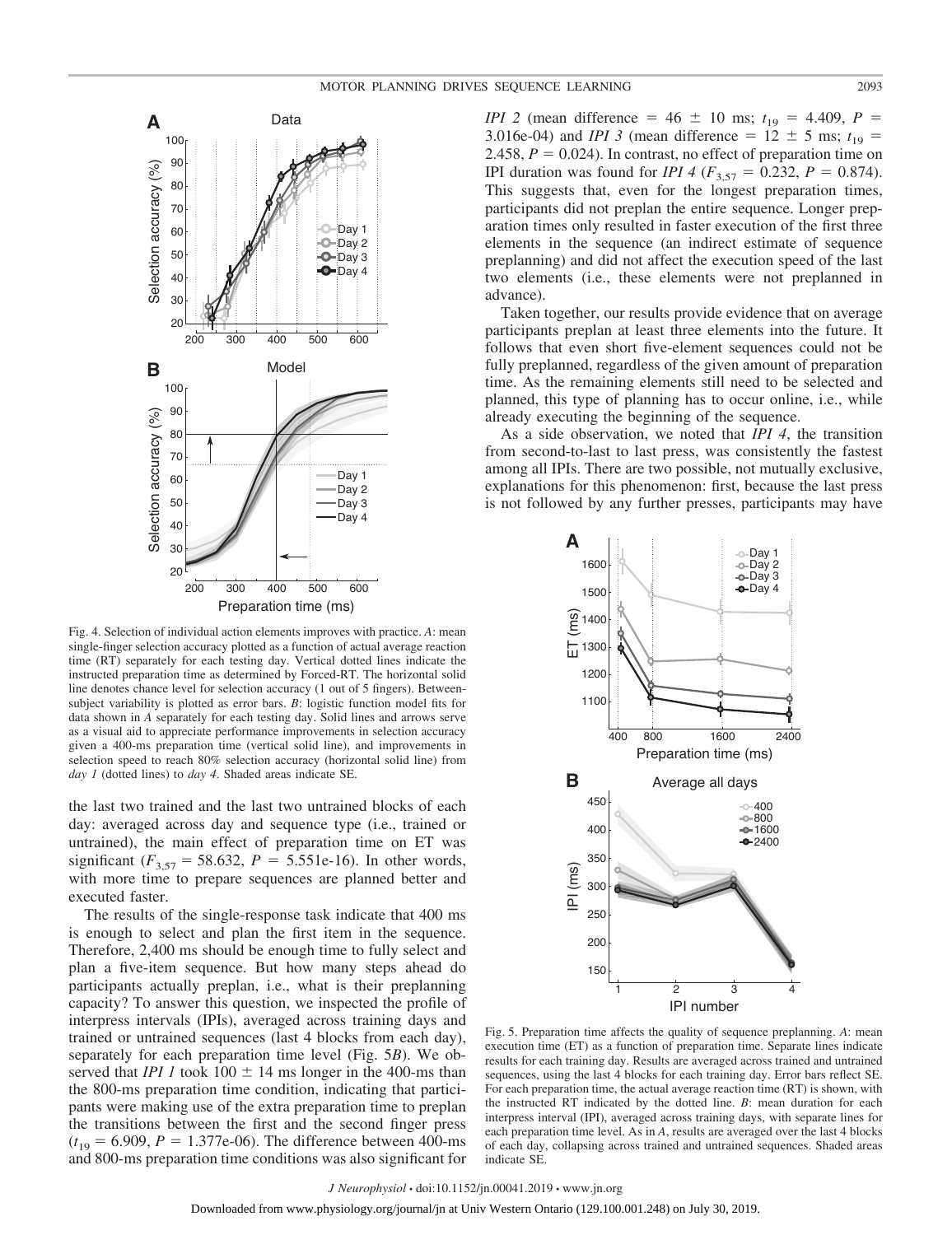been able to choose a biomechanically faster way of executing the last press, i.e., motor planning only needed to concentrate on an efficient way of releasing the last finger, not to transition to a new press. Alternatively (or additionally), toward the end of the sequence participants had nothing left to plan online (i.e., no further cognitive load), allowing them to fully optimize the execution of the last transition. Future studies will be needed to distinguish between these possibilities. Apart from overall faster performance, however, *IPI 4* showed effects of preparation time and training similar to *IPI 3*.

# *Sequence-Specific Learning Speeds Up Preplanning but Does Not Increase Preplanning Capacity*

Next, we asked how much the ability to preplan improves with training. To investigate the influence of sequence-specific learning on preplanning speed, we compared the effects of varying preparation time on ET for trained and untrained sequences at *day 4* (Fig. 6*A*). Although we observed the general decrease in ET with longer preparation times  $(F_{3,57} =$  $40.317$ ,  $P = 4.108$ e-14), trained sequences were always faster than untrained sequences  $(F_{1,19} = 107.624, P < 1e-16)$ , even for the longest preparation time (mean difference  $= 283 \pm 38$ ms;  $t_{19} = 7.349$ ,  $P = 5.777e-07$ ). This suggests that even if preplanning has reached full capacity, there is a substantial advantage for extensively trained sequences. This advantage might reflect learning to execute coordinated transitions between finger presses or improvements in online planning (see below).

Importantly, however, longer preparation times benefited the execution of untrained sequences more than the trained ones,

as confirmed by a significant interaction between preparation time and sequence type  $(F_{3,57} = 4.168, P = 0.009)$ . To visualize this effect better, we normalized the speed for each condition (1/ET) by the speed reached given the longest preparation time (2,400 ms; Fig. 6*B*). This analysis shows that participants could reach preplanning capacity for trained sequences in 1,600 ms, whereas they still benefited from additional time to preplan the untrained sequences. This result indicates that sequence-specific learning makes the preplanning of known action sequences faster.

In contrast, sequence-general learning did not seem to improve the speed of preplanning. We compared the performance curve for untrained sequences between *day 1* and *day 4* (Fig. 6*A*). Despite the clear improvement in sequence execution speed from *day 1* to *day 4* for untrained sequences ( $F_{1,19}$  = 10.405,  $P = 0.005$ ), we found no significant interaction between preparation time and day  $(F_{3,57} = 0.186, P = 0.906)$ . After normalization to the fully prepared execution (2,400-ms preparation time), the speed of preplanning remained stable (Fig. 6*B*). Together these analyses reveal that improvements in preplanning speed are present for trained but not for untrained sequences.

We then inspected the IPI profiles of trained and untrained sequences on *day 4* (Fig. 6*C*) to ask whether sequence-specific learning would also increase preplanning capacity. This analysis confirmed that on average participants can preplan at least three elements into the future:  $a \cdot 4 \times 1$  within-subject repeatedmeasures ANOVA revealed a main effect of preparation time for both trained and untrained sequences on *IPI 1* (both  $F_{3,57}$ ) 19.751,  $P < 6.676e-09$ ) and *IPI 2* (both  $F_{3.57} > 2.861$ ,  $P <$ 

Fig. 6. Training makes preplanning faster but not more complete. To assess sequence-general learning we compared performance for untrained sequences between *day 1* and *day 4*. To assess sequence-specific learning, we compared trained and untrained sequences on *day 4* (the last 4 blocks: 2 trained, 2 untrained). *A*: mean execution time (ET) as a function of preparation time, separately for untrained sequences on *day 1* (orange dotted) and trained (blue) and untrained (orange solid) sequences on *day 4*. Other figure conventions are the same as in Fig. 5*A*. *B*: speed (1/ET), expressed as % of the individual speed reached at 2,400-ms preparation time, separately for untrained sequences on *day 1* (orange dotted) and trained (blue) and untrained (orange solid) sequences on *day 4*. *C*: mean interpress interval (IPI) duration on *day 4* separately for untrained (*left*) and trained (*right*) sequences and preparation time levels. Shaded areas indicate SE.

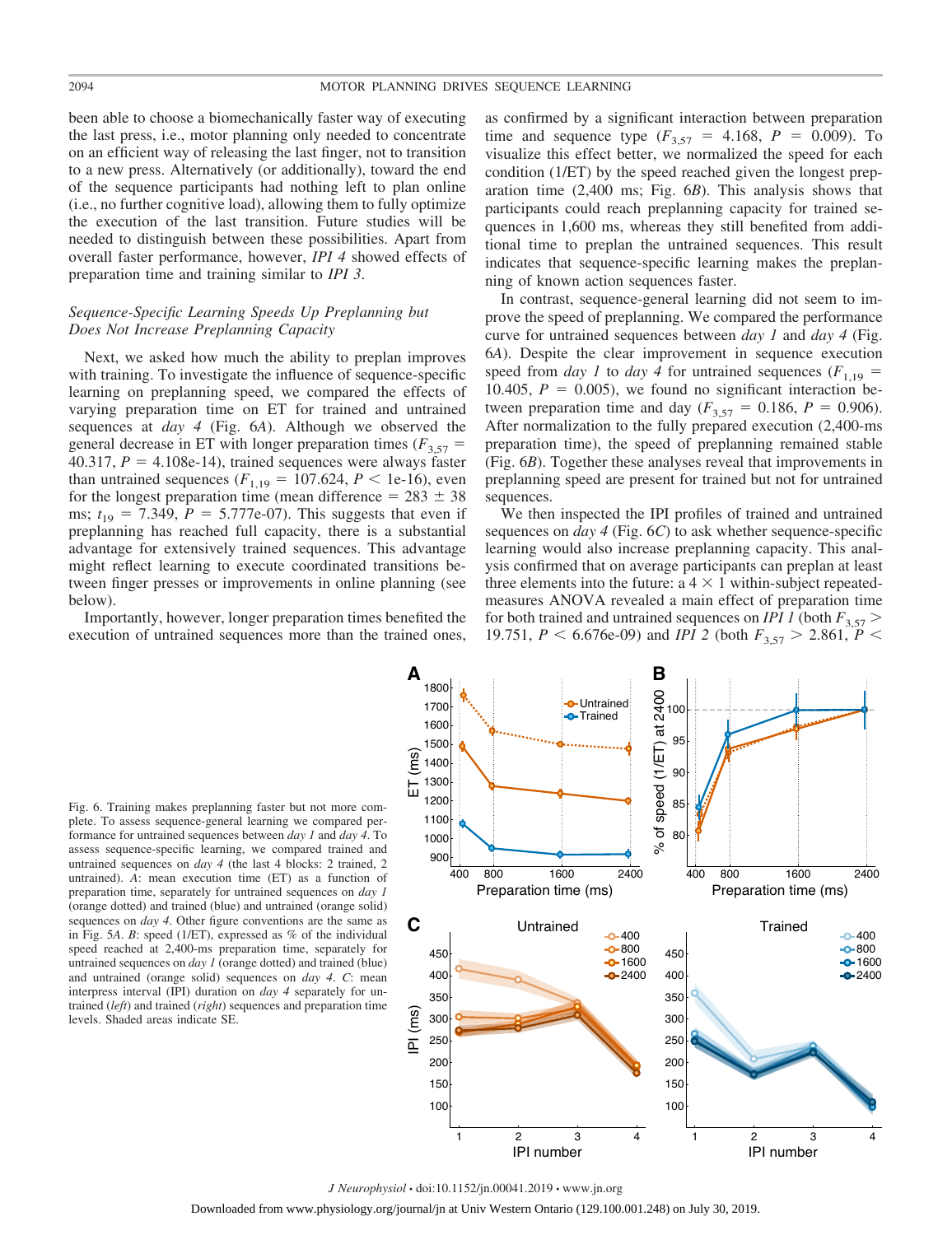0.045). However, the lack of an effect of preparation time for both sequence types on *IPI* 3 (both  $F_{3,57}$  < 1.986,  $P > 0.126$ ) and *IPI* 4 (both  $F_{3,57}$  < 1.916, *P* > 0.137) suggested that, even provided the longest preparation time, preplanning was not complete. This means that despite the improvements in preplanning speed that resulted from extensive training, preplanning capacity did not substantially improve.

At the same time, even for the 2,400-ms preparation time condition, the last IPI (*IPI 4*) was executed substantially faster for trained compared with untrained sequences (mean difference =  $67 \pm 11$  ms;  $t_{19} = 5.944$ ,  $P = 1.011$ e-05). From this we concluded that improvements in online planning of the remaining elements played a significant role in the behavioral improvements observed in sequence production.

# *Retention Test: Learning Effects Are Robust to Experimental Variations*

The results of the training experiment suggest that improvements in single-item selection, preplanning, and online planning drive the development of skilled sequence performance. To show that the observed effects are stable across time, and that they are not dependent on how sequence performance was tested, we conducted a retention test  $\sim$ 3 mo after the training experiment.

First, we sought to test whether the sequence-specific advantages could arise from a general motivational effect given by the fact that in the training experiment trained and untrained sequences were executed in blocked fashion. Knowledge of being in a sequence training block might have acted as a reward, increasing participants' motivation and thus leading to performance improvements (Wong et al. 2015b). Therefore, we tested trained and untrained sequences under Mixed and Blocked conditions (Fig. 7). We replicated the main effects of preparation time  $(F_{3,42} = 34.121, P = 2.456e-11)$  and sequence type  $(F_{1,14} = 89.283, P = 1.876e-07)$  and the significant interaction between preparation time and sequence type on mean ET ( $F_{3,42} = 3.379$ ,  $P = 0.027$ ). The fact that trained sequences were executed faster than untrained sequences in the retention test suggests that participants had some memory of the trained sequences. Notably, for both Blocked (Fig. 7*A*) and Mixed (Fig. 7*C*) presentation of trained and untrained sequences, we could confirm that there was a benefit of sequence-specific training even for fully prepared sequences (2,400-ms preparation time: Blocked 131  $\pm$  36 ms,  $t_{14}$  = 3.641,  $P = 0.003$ ; Mixed 131  $\pm$  29 ms,  $t_{14} = 4.551$ ,  $P =$ 4.529e-04). Hence the superior performance on trained compared with untrained sequences cannot be explained by a difference in overall motivation between blocks.



Fig. 7. Performance improvements are stable across time and experiment paradigm (retention test). *A*: mean execution time (ET) as a function of preparation time levels with the factor sequence type Blocked separately for trained and untrained sequences in the Forced-reaction time (RT) condition and trained (Tr) and untrained (Un) sequences in the Free-RT condition. For visualization purposes, data from the Free-RT condition were subdivided into bins separated by actual RT quartiles (4 data points per subject, from *left* to *right*, respectively), but statistical analyses were performed on unsplit data (1 data point per subject). Other figure conventions are the same as in Fig. 5*A*. *B*: mean duration for each interpress interval (IPI) in Blocked blocks separately for untrained (*left*) and trained (*right*) sequences and preparation time (in ms). For sake of comparison, mean IPI durations for the Free-RT task are also plotted. Shaded areas indicate SE. *C*: same as *A* but with factor sequence type Mixed. *D*: same as *B* but for Mixed blocks of trials.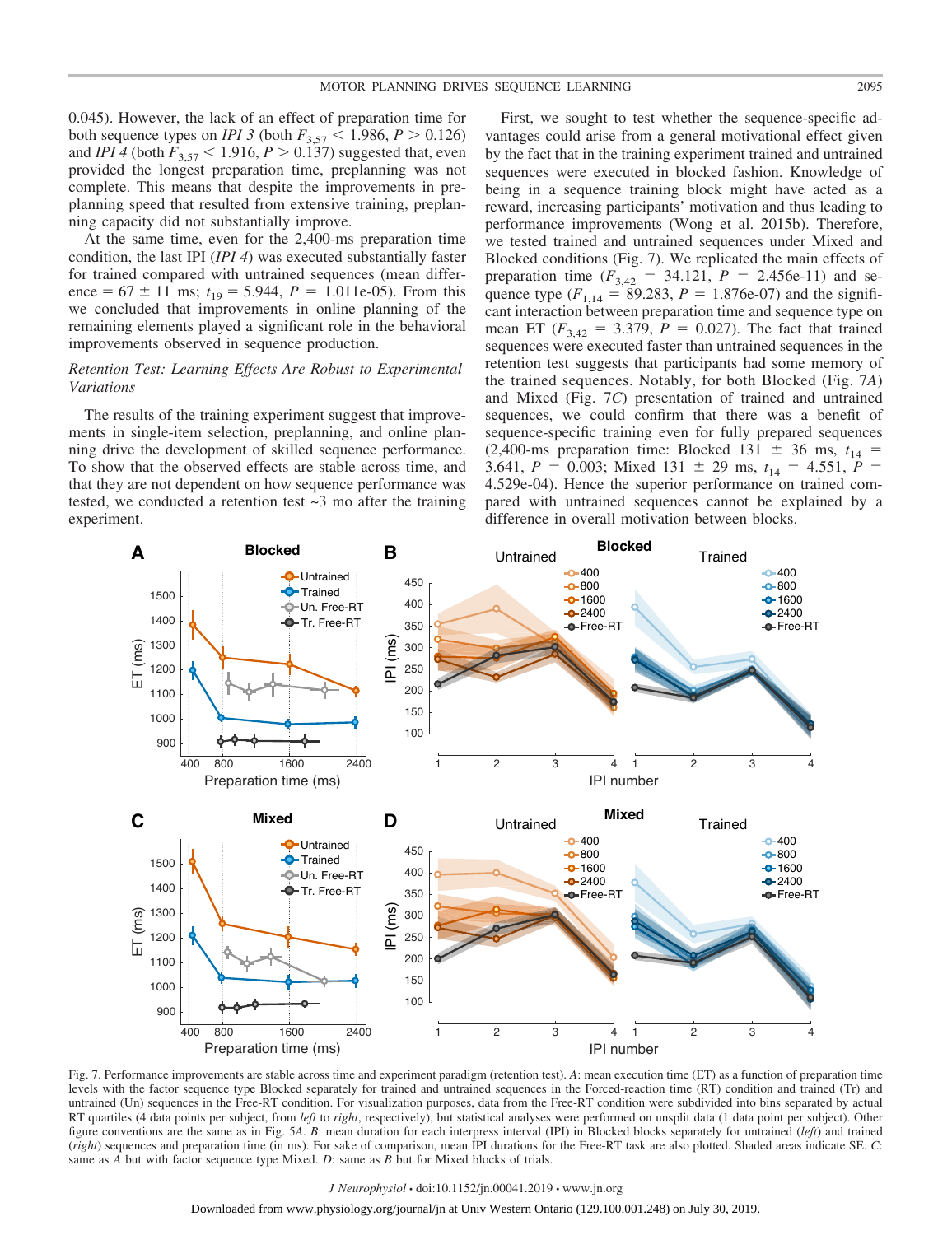Second, the retention test allowed us to test whether the results obtained in the training experiment with a Forced-RT paradigm would replicate when participants were free to start the sequence at will. The analysis of the Free-RT blocks (Fig. 7, *A* and *C*) confirmed that trained sequences were executed faster than untrained ones (mean ET difference: Blocked  $222 \pm 45$  ms,  $t_{14} = 4.908$ ,  $P = 2.308$ e-04; Mixed 177  $\pm 25$ ms,  $t_{14} = 7.007$ ,  $P = 6.183e-06$ ). Moreover, we found a significant RT advantage for trained compared with untrained sequences in Free-RT blocks (mean RT difference across block type:  $174 \pm 54$  ms;  $t_{14} = 3.705$ ,  $P = 0.002$ ), suggesting that trained sequences could be preplanned more quickly (although there might be other factors in play as well to explain this difference). Taken together, these results corroborate the findings of the training experiment and indicate that these results can be replicated outside of the Forced-RT paradigm.

Interestingly, when allowed to take as much time as needed before starting the sequence, participants had an average RT of  $\sim$ 1,300 ms but showed better performance than the 1,600- and 2,400-ms preparation time conditions in the Forced-RT paradigm: ET in the Free-RT condition with RT of  $\sim$ 1,300 ms was marginally faster than in the Forced-RT condition with 1,600-ms preparation time (mean ET difference across sequence type and block type:  $85 \pm 36$  ms;  $t_{14} = 2.326$ ,  $P =$ 0.036). This effect likely reflects the dual-task nature of the Forced-RT paradigm: participants had to keep track of the audio-visual cues and plan the response at the same time. In line with this view, the main difference between Free-RT and Forced-RT conditions could be seen in *IPI 1*. Because correct timing was so important for reward in the Forced-RT condition, participants first aimed to get the first press timed correctly and only afterwards worried about producing the sequence. In the Free-RT condition this requirement did not exist, leading to fast execution of the first three (preplanned) presses.

An additional important observation is that *IPI 2* was slower in the Free-RT condition for untrained sequences than for trained sequences and also slower than for the Forced-RT condition with 2,400-ms preparation time. This observation likely reflects the fact that participants started the execution of untrained sequences before preplanning was complete, again supporting the argument that preplanning may be faster for trained sequences.

Finally, the retention test allowed us to explore also the degree to which sequence-specific learning depends on an explicit memory of the trained sequences. The development of explicit sequence memory might have facilitated conscious retrieval of trained sequences in the retention test, perhaps contributing to the observed performance advantage in sequence planning and execution. However, it should be noted that participants were always provided with full explicit sequence knowledge during the task, as the sequence cues remained visible on the screen throughout the execution of both trained and untrained sequences, so there was no incentive for the participants to memorize the sequences. This became evident from the results of the tests for explicit sequence knowledge retention. Participants performed poorly in both free sequence recall (mean recall out of 10 sequences: before sequence production  $12.67 \pm 3.16\%$ , after sequence production  $23.33 \pm 3.33\%$ ; overall  $18.00 \pm 2.88\%$  and sequence recognition (mean *d*': before sequence production  $0.65 \pm 0.33$ ,

after sequence production  $1.05 \pm 0.17$ ; overall  $0.85 \pm 0.23$ ). These results indicate that the memory of trained sequences was predominantly implicit.

Overall, the results of the retention test support the idea that the sequence-specific improvements in planning observed in the training experiment did not depend on the particular choice of design or the presence of dual-task requirements in the Forced-RT paradigm.

# *Improvements in Online Planning Drive Sequence-Specific Learning*

The retention test also allowed us to more closely investigate sequence-specific improvements in online planning. As in the training experiment, we confirmed that participants could still preplan an average of three elements into the future, and we found no effect of preparation time on *IPI* 4 across sequence type and block type  $(F_{3,42} = 2.650, P =$ 0.061; Fig. 7, *B* and *D*). Once again, we took this result as a sign that participants could not preplan the whole sequence at once, which indirectly implies that online planning must have occurred.

To further investigate the contribution of online planning to sequence-specific learning, we reanalyzed the IPIs from the training and retention experiments, grouping the first two (*IPIs 1* and *2*) and the last two (*IPIs 3* and *4*) IPIs in the sequence (Fig. 8). As we have shown, the first two IPIs could be largely preplanned (as their speed varied with preparation time), whereas the last two IPIs needed to rely on online planning to a much greater extent. Thus if we found an effect of sequence type on *IPIs 1* and *2* at the longest preparation time (i.e., for well-preplanned presses), it would provide evidence that sequence execution processes had improved beyond the advantages of preplanning. Additionally, if we found a larger effect of sequence type on *IPIs 3* and *4* (i.e., for less preplanned presses), we would take this as evidence that online planning got better after sequence-specific training.

In the training experiment (*day 4*, last 4 blocks: 2 trained, 2 untrained) we found that *IPIs 1* and *2* of trained sequences were significantly faster than those of the untrained sequences for all preparation times (all pairwise comparisons:  $t_{19}$  > 5.436,  $P < 3.029e-05$ ; Fig. 8A). However, in the retention test this was only true for the Blocked paradigm (preparation time 2,400 ms, *IPIs 1* and 2,  $t_{14} = 2.643$ ,  $P = 0.0192$ ; Fig. 8*B*, *left*). In Mixed blocks, we found no significant difference in mean ET between trained and untrained sequences (preparation time 2,400 ms, *IPIs 1* and 2, mean difference:  $24 \pm 25$  ms,  $t_{14} =$ 0.945,  $P = 0.361$ ; Fig. 8*C*, *left*). Overall, these mixed results point to a limited role of motor execution processes to sequence learning.

However, for *IPIs 3* and *4*, we found a robust main effect of sequence type across all preparation times (Fig. 8, *right*), regardless of experiment (training:  $F_{1,19} = 91.214$ ,  $P = 1.098e-08$ ; retention:  $F_{1,14} = 68.340, P = 9.328e-07$ ), block type (Blocked:  $F_{1,14} = 49.981, P = 5.597e-06$ ; Mixed:  $F_{1,14} = 47.621, P =$ 7.315e-06), or paradigm (Forced-RT:  $F_{1,14} = 68.340, P =$ 9.328e-07; Free-RT:  $t_{14} = 6.317$ ,  $P = 1.900e-05$ ). Furthermore, in the retention test, a within-subject ANOVA on ET at 2,400 ms (full preparation) revealed a significant interaction between IPI pair ( $\overline{I}$  and  $\overline{2}$  vs.  $\overline{3}$  and  $\overline{4}$ ) and sequence type (trained vs. untrained;  $F_{1,14} = 6.987, P = 0.019$ , indicating that at 2,400 ms there was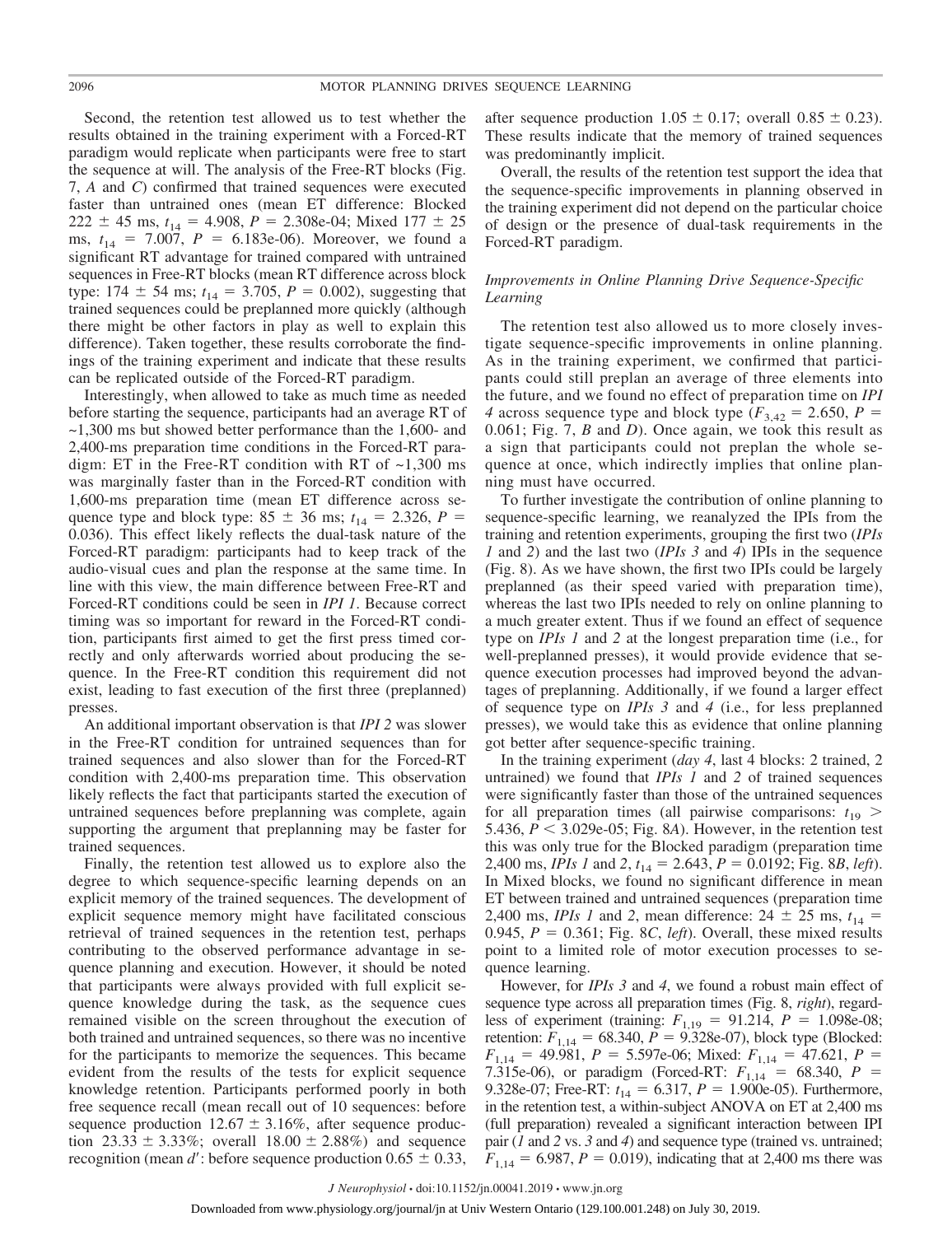

Fig. 8. Improved online planning robustly underlies sequencespecific learning. Mean duration of interpress interval (IPI) pairs (*IPIs 1* and *2*, *left*; *IPIs 3* and *4*, *right*) as a function of preparation time (in ms) separately for trained and untrained sequences in the Forced-reaction time (RT) condition and trained (Tr) and untrained (Un) sequences in the Free-RT condition. Other figure conventions are the same as in Fig. 7*A*. *A*: training experiment, *day 4*, last 4 blocks (2 trained, 2 untrained). *B*: retention test, Blocked blocks. *C*: retention test, Mixed blocks.

a bigger sequence type effect for *IPIs 3* and *4* than for *IPIs 1* and *2*. Thus when preplanning is complete (*IPIs 1* and *2*) the ET advantage for trained sequences was small, whereas when online planning played a bigger role (*IPIs 3* and *4*) trained sequences were executed consistently faster than untrained sequences. Taken together, these results demonstrate that *1*) online planning improved as a consequence of sequence training and that *2*) improvements in online planning, rather than in motor execution or sequence preplanning, underlie most of the sequence-specific execution advantage observed at the end of training.

# **DISCUSSION**

Sensorimotor sequence learning manifests when individual action elements can be accurately executed in rapid succession (Beukema and Verstynen 2018; Diedrichsen and Kornysheva 2015; Verwey and Wright 2014). We combined the DSP task with a Forced-RT paradigm to uncover which elementary components supported such skilled motor performance and how they change with learning. One element of skill is the selection and initiation of a single response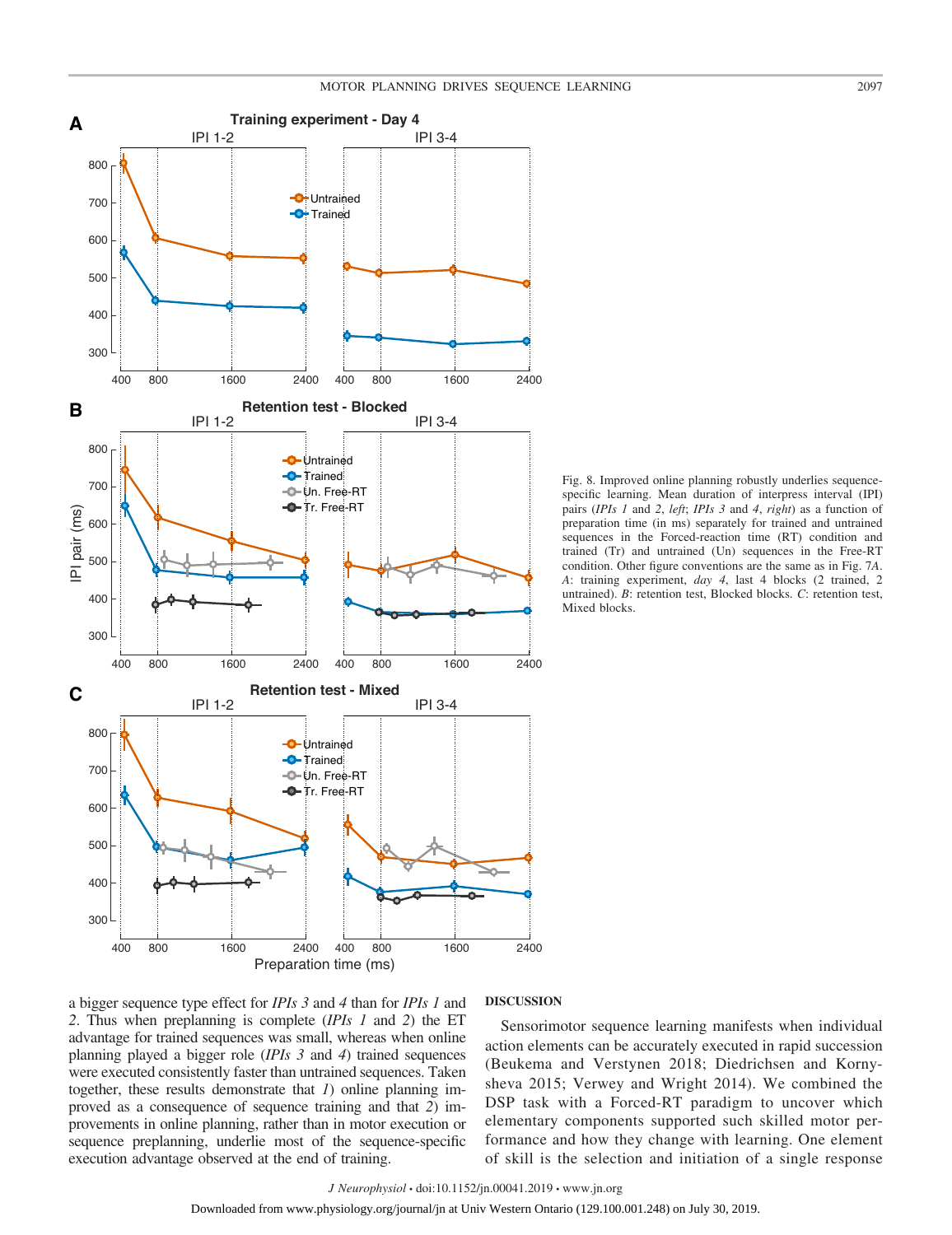(out of 5 possible alternatives), an ability that improves with practice (Haith et al. 2016; Hardwick et al. 2017). We also show that on average participants preplan the first three sequence elements and can do so in  $\leq 2$  s. The speed of preplanning improves with sequence-specific, but not sequence-general, learning. However, regardless of the amount of time allowed to prepare, the preplanning capacity (i.e., how many actions can be preplanned into the future) appears to be limited. Therefore, for sequences longer than three items, or when there is little time to prepare, the remaining sequence elements have to be planned online during the execution of the beginning of the sequence. We show that this process is faster for trained than untrained sequences. Overall, our results support the view that sequence-specific learning is explained by improvements in planning processes both before (i.e., preplanning) and during (i.e., online planning) sequence execution.

# *Quicker Single-Item Selection Underlies Sequence-General Learning*

Many studies show that behavioral training improves performance in the execution of repeating (i.e., trained) sequences. However, in the DSP task there are also substantial performance improvements for the execution of novel (i.e., untrained) sequences (Fig. 3; Kornysheva and Diedrichsen 2014; Waters-Metenier et al. 2014; Wiestler et al. 2014). One component of this sequence-general learning is the process of action selection: regardless of the specific sequence order, participants become better at mapping visual stimuli to motor responses for each individual finger press. Indeed, consistent with previous findings (Haith et al. 2016; Hardwick et al. 2017), we show that the speed and accuracy of selection (or S-R mapping) of individual items improved with practice. Thus faster selection of individual items can account for sequence-general learning in the context of the serial reaction time and DSP tasks. However, given that it is defined to work on one element at a time, this process cannot account for sequence-specific learning effects.

# *Preplanning of Multiple Items Leads to Faster Sequence Execution*

In our task, all sequence elements are shown to the participant before the start of the execution. Therefore, other than improvements in single-item selection, performance benefits could also arise from an improved ability to preplan multiple sequential movements before execution (Magnuson et al. 2008; O'Shea and Shenoy 2016; Sheahan et al. 2016; Verwey 1994, 2001; Wong et al. 2015a). Indeed, given enough time before sequence initiation, preplanning does not stop at the first element of the motor sequence (Verwey et al. 2010, 2015). Instead, participants tend to look ahead and preplan more than one sequence element at a time. By combining the DSP task with a Forced-RT paradigm, we obtained an indirect measure of sequence planning (Haith et al. 2016): short preparation times resulted in slower execution for the first few IPIs compared with longer preparation times. From these results we infer that more motor planning has occurred during longer preparation times. Given that ETs seemed to reach an asymptote, it is likely that this process was fully completed by 2,400 ms. However, even when provided with the longest preparation

time, participants only prepared the first three or four elements of the sequence.

What determines this upper limit of preplanning capacity that we observed? It may be somewhat surprising that participants could not fully preplan a five-item sequence, especially after a multiday training period. One possibility is that preplanning is limited by the capacity of general working memory (Miller 1956). Although chunking and other strategies usually allow participants to remember a five-item sequence, the attentional demands of motor preplanning may limit the working memory capacity to a smaller number (Bays and Husain 2008; Cowan 2010; Luck and Vogel 1997). Thus the result may reflect a general limitation of the motor system to only be able to preplan three or four elementary movements into the future. Another possibility is that this limit in preplanning capacity was in fact dictated by the dual-task requirements of our forced-response paradigm (Ghez et al. 1997). This paradigm required participants to attend to two demands concurrently: to initiate a response in synchrony with the last in a series of tones and to preplan the correct finger presses. Thus it may be that under unconstrained conditions people can actually preplan a few more elements. Our Free-RT condition in the retention test shows that RTs can be faster than long preparation times in the Forced-RT condition while still reaching comparable sequence execution speed (Fig. 7, *A* and *C*). However, a closer inspection of the IPI profiles (Fig. 7, *B* and *D*) suggests that the difference in execution speed between Free-RT and Forced-RT conditions is mostly driven by the first IPI (i.e., the first 2 presses). In fact, in the retention test we did not find a difference in the last two IPIs (of either trained or untrained sequences) between Free-RT and Forced-RT conditions. This indicates that *1*) 2,400 ms is sufficient to reach preplanning capacity and that *2*) dual-task requirements of the Forced-RT paradigm did not limit preplanning capacity.

Results obtained from both invasive recordings in nonhuman primates and neuroimaging in humans under unconstrained conditions also seem to support the notion of a limited preplanning capacity (Averbeck et al. 2002; Kornysheva et al. 2018; Tanji and Shima 1994). In accordance with the competitive queuing hypothesis (see for review Rhodes et al. 2004), these studies show that three or four specific segments of sequential reaching movements are already preactivated before movement onset, with the strength of representation for each segment reflecting the serial position of the planned element in the motor sequence.

The main implication of this idea is that if the length of the sequence exceeds the preplanning capacity, later sequence elements need to be selected and planned during the ongoing execution of earlier sequence elements. This is clearly evident from Fig. 6*C*, showing that the first two IPIs were significantly faster in the 2,400-ms vs. 400-ms preparation time conditions (an index of superior preplanning), whereas the last two IPIs were not. Therefore sequence planning does not end at the onset of execution (Verwey 1996) but continues during execution as online planning.

# *Sequence Training Improves Preplanning Ability*

We then investigated whether preplanning, online planning, and motor execution processes improved with sequence-specific learning. Our first novel result, consistent across training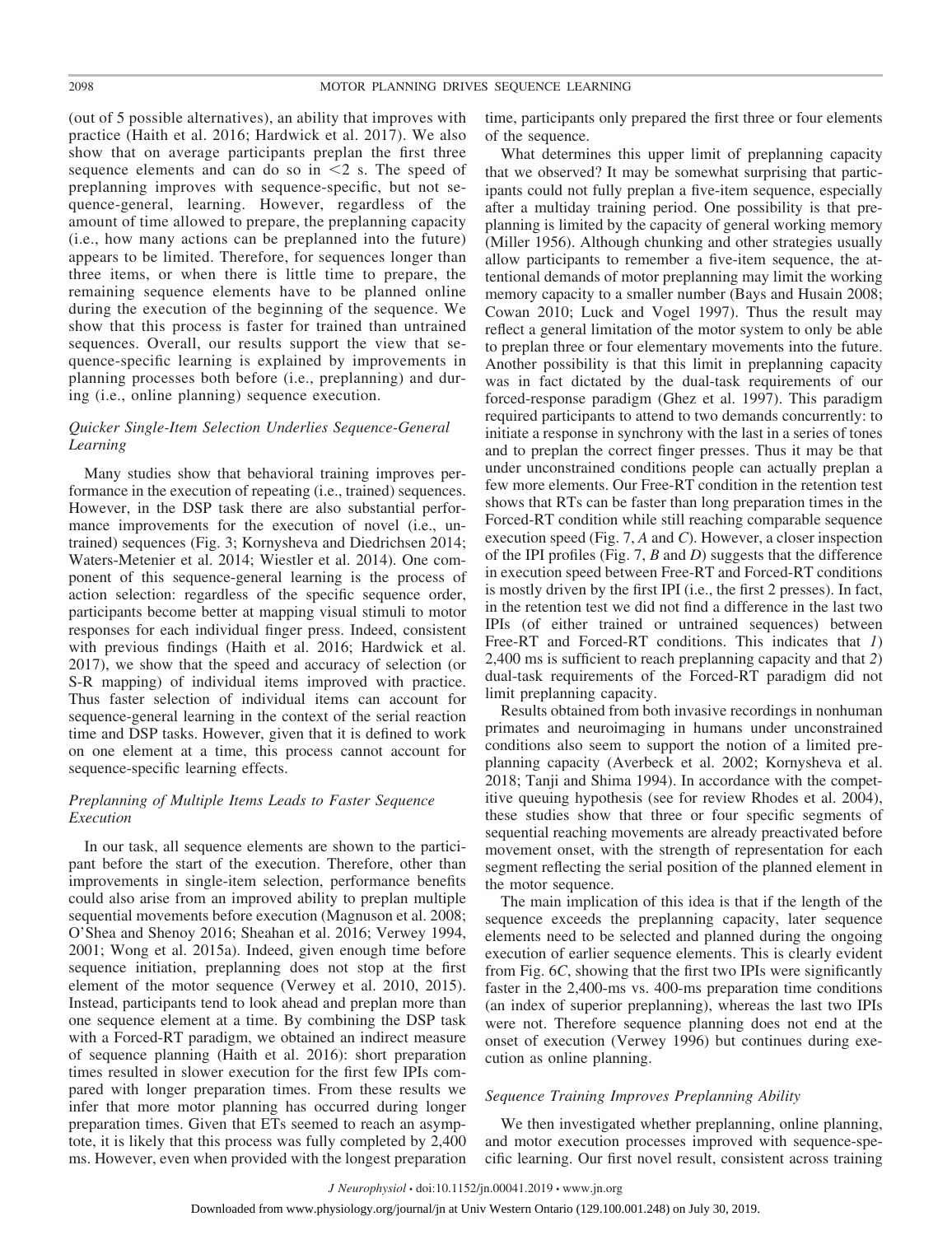and retention experiments, was that preplanning became faster for trained sequences (Fig. 6*B*). In other words, participants needed less time to reach a fully prepared state (i.e., to reach planning capacity). As a consequence, longer preparation times were only beneficial for the execution of unfamiliar sequences. The faster preplanning was also evident in faster RTs when movement initiation was not constrained in the retention experiment (i.e., Free-RT paradigm). Interestingly, we found that, despite the overall gain in execution speed, there was no change in preplanning speed for untrained sequences between *day 1* and *day 4* (Fig. 6*B*), suggesting that the ability to improve preplanning is sequence specific and depends on sequence familiarity (developed through training). Furthermore, our data indicated that the preplanning capacity of three or four items was relatively fixed and could not be increased with training.

# *Does Sequence-Specific Learning Affect Motor Execution Skills?*

In the training experiment we found that trained sequences were executed faster than untrained sequences even when participants were provided with ample time to prepare the sequences (Fig. 6*A*). This effect was also observed for the first two IPIs, which participants could fully prepare (Fig. 8*A*), and for which online planning should play a minor role. These findings could therefore be taken as evidence that sequencespecific learning improves motor execution itself, beyond the benefit of sequence preplanning.

What could explain such an improvement in motor execution? It should be noted that trained and untrained sequences were matched for probability of first-order transitions. That is, learning to execute specific transitions between any two fingers should have benefited the production of trained and untrained sequences equally. A putative sequence-specific learning effect on the execution level therefore must consist of learningspecific transitions between three or more fingers.

Although there was a clear execution advantage for the first two IPIs of trained sequences in the training experiment and the Blocked retest, we did not replicate this finding in the Mixed retest (Fig. 8*C*, *left*): the difference between *IPIs 1* and *2* of trained and untrained sequences for the longest preparation time (2,400 ms) was not significant. Therefore, our results remain somewhat inconclusive in respect to sequence-specific improvements in motor execution. Although learning to execute specific three-finger transitions may have played a role in speed improvements, the result was more pronounced in Blocked conditions (Fig. 7, *A*–*C*). This may suggest a role of increased motivation in blocks with only trained sequences (Wong et al. 2015b). Alternatively, the difference could indicate that sequence-specific execution skills are not as readily recalled under the uncertainty of a Mixed block.

# *Improved Online Planning Drives Sequence Learning Effects*

Even though the sequence-specific advantage of trained over untrained sequences was not always evident on the first two IPIs, we found clear evidence for a strong and robust difference on subsequent IPIs. Indeed, we showed that the speed difference between sequence types was more pronounced for the end, compared with the beginning, of the sequence. The most likely origin of this effect is that *IPIs 1* and *2* could be

preplanned in advance (and comparably well for either sequence type), whereas *IPIs 3* and *4* required online planning, which became faster with training.

The sequence-specific improvement in online planning could have two explanations. First, as it happens for preplanning, selection and planning processes may become more efficient when acting on a trained sequence. Alternatively, execution of well-learned sequences may require less central attentional resources, and instead rely more on the autonomous "motor processor" (Verwey 2001). The "cognitive processor" would therefore have more resources to look ahead and prepare the next responses, i.e., the possible interference between planning and execution processes would thus be reduced. Either way, our results indicate that sequence-specific learning likely occurs through improvements at the very interface between cognitive (selection) and motor (execution) processes (Diedrichsen and Kornysheva 2015).

### *Conclusions*

The combination of experimental approaches used here allowed us to disentangle different components of skill learning in a sequence production task. We showed that performance improvements cannot be fully explained by either faster single-item selection or improved motor execution. Instead, much of the sequence-specific advantage can be attributed to an enhanced ability to select and plan multiple sequence elements into the future, evident both before sequence production starts as well as during sequence execution. Whether these findings generalize to other types of actions (e.g., reaching) remains to be seen. If they do, it would open up the possibility of investigating the neural mechanisms of online planning in animal models. For such experiments, however, it will be critical to ensure that the number of sequence elements is higher than the preplanning capacity, such that online planning and motor execution processes can be dissociated. Overall, online motor planning constitutes a central mechanism at the interface between the cognitive and motor systems that allows the brain to deal with a continuous stream of stimuli and motor demands.

### **ACKNOWLEDGMENTS**

The authors thank Eva Berlot and Spencer Arbuckle for comments on the manuscript.

### **GRANTS**

This work was supported by a James S. McDonnell Foundation Scholar award, a Natural Sciences and Engineering Research Council of Canada Discovery Grant (RGPIN-2016-04890), and the Canada First Research Excellence Fund (BrainsCAN).

# **DISCLOSURES**

No conflicts of interest, financial or otherwise, are declared by the authors.

### **AUTHOR CONTRIBUTIONS**

G.A. and J.D. conceived and designed research; G.A. performed experiments; G.A. analyzed data; G.A. and J.D. interpreted results of experiments; G.A. prepared figures; G.A. drafted manuscript; G.A. and J.D. edited and revised manuscript; G.A. and J.D. approved final version of manuscript.